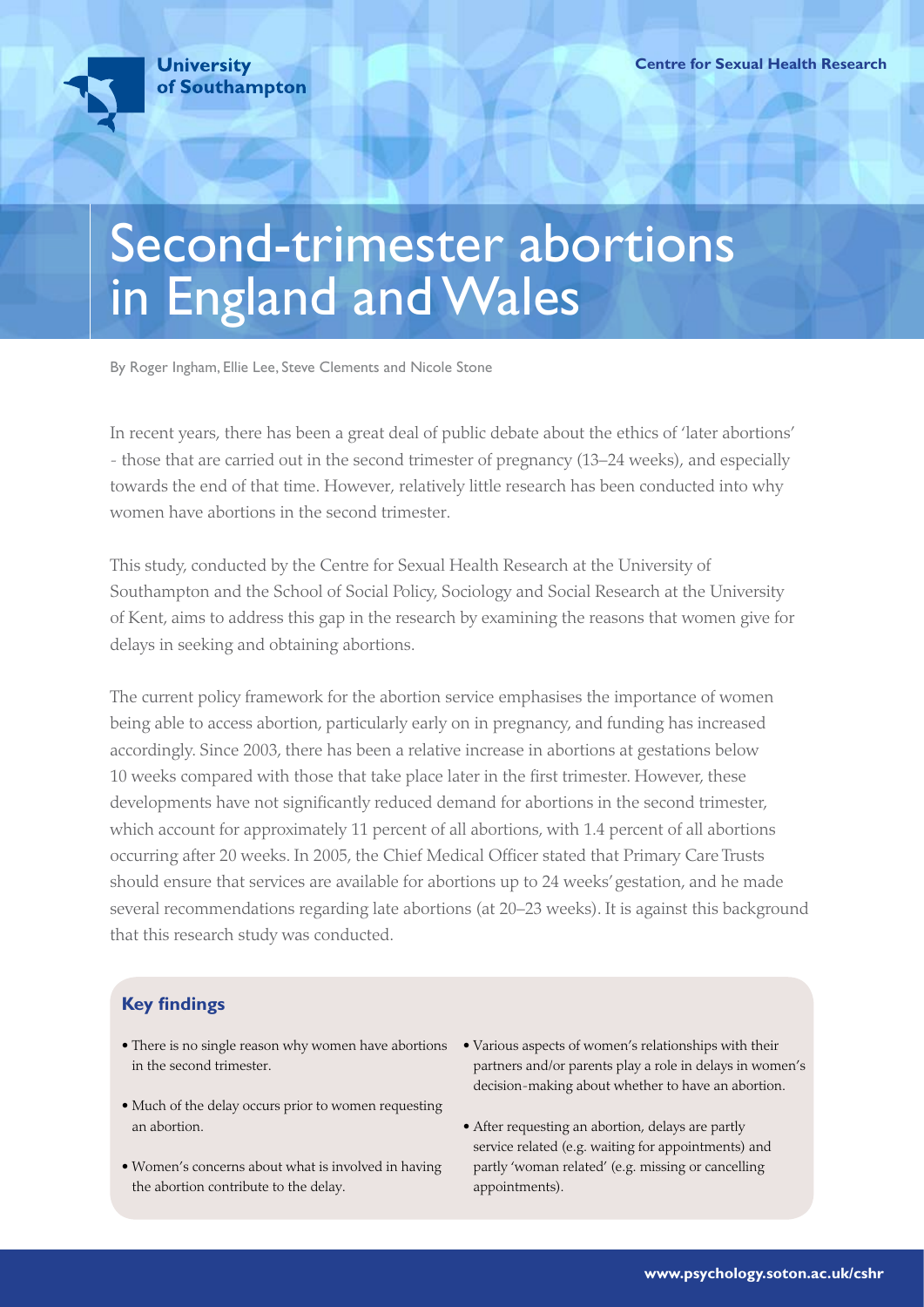## **Methodology**

This was a questionnaire-based study of 883 women who had obtained second-trimester abortions at non-NHS units, although the vast majority of procedures were funded by the NHS. Analyses were weighted so that sample characteristics broadly matched the national sample attending for abortion in non-NHS settings. The questionnaire was developed, in part, on the basis of conversations with abortion practitioners, including counsellors, nurses and clinic managers.

Women were asked to give reasons why their abortions occurred in the second trimester, and these were grouped into five stages. Women were also asked to indicate the length of time between each of these stages – for example, between suspecting they were pregnant and taking a pregnancy test.

## **Reasons for delay in seeking and obtaining an abortion**

One key finding is that there is no single reason why women have abortions in the second trimester. Respondents reported a whole variety of reasons for their delay in seeking and obtaining an abortion. Furthermore, for individual women, several factors contribute to their own delay, such as not realising they are pregnant until relatively late on in the pregnancy, then struggling with the decision to have an abortion, and then having to wait for the procedure.

**The 'Five Stages' of delay**

The pathway to abortion can be divided into five stages, and delay can occur during any of these. The overall proportions of women who reported at least one reason within each of these five stages were as follows:

- suspecting pregnancy (71 percent)
- confirming pregnancy with a test (64 percent)
- deciding to have an abortion (79 percent)
- asking for an abortion (28 percent)
- obtaining an abortion (60 percent).

In terms of time, much of the delay occurs before an abortion is even requested. Half of the women were at 13+ weeks' gestation by the time they first asked for an abortion.

#### **Delay in suspecting pregnancy**

A lack of early awareness of pregnancy is a significant factor in second-trimester abortions. Half of the respondents were more than seven and a half weeks' gestation when they first suspected they were pregnant, while one quarter were over 11 weeks 2 days' gestation. For women who were more than seven and a half week's gestation, the key factors for a delay in suspecting pregnancy included:

- irregular periods (49 percent)
- continuing periods (42 percent)
- they were using contraception (29 percent).

As the table below indicates, 13 different reasons were selected by at least one-fifth of the overall sample.

| Specific reasons reported for delays by at least 20 percent of the whole sample                           |            |                                                                                                                             |            |
|-----------------------------------------------------------------------------------------------------------|------------|-----------------------------------------------------------------------------------------------------------------------------|------------|
| Reason                                                                                                    | Percentage | Reason                                                                                                                      | Percentage |
| I was not sure about having the abortion, and<br>it took me a while to make my mind up and<br>ask for one | 41         | I had to wait more than five days before I could<br>get a consultation appointment to get the<br>go-ahead for the abortion* | 24         |
| I didn't realise I was pregnant earlier because my<br>periods are irregular                               | 38         | My relationship with my partner broke<br>down/changed                                                                       | 23         |
| I thought the pregnancy was much less advanced<br>than it was when I asked for the abortion               | 36         | I was worried about what was involved in having<br>an abortion so it took me a while to ask for one                         | 22         |
| I wasn't sure what I would do if I were pregnant                                                          | 32         | I didn't realise I was pregnant earlier because I<br>continued having periods                                               | 20         |
| I didn't realise I was pregnant earlier because<br>I was using contraception                              | 31         | I had to wait more than seven days between<br>the consultation and the appointment for                                      |            |
| I suspected I was pregnant but I didn't do<br>anything about it until the weeks had gone by               | 30         | the abortion*                                                                                                               | 20         |
| I was worried how my parent(s) would react                                                                | 26         | I had to wait over 48 hours for an appointment<br>at my/a doctor's surgery to ask for an abortion                           | <b>20</b>  |

# **Specific reasons reported for delays by at least 20 percent of the whole sample**

*\*Adjusted for missed appointments Respondents could give more than one reason*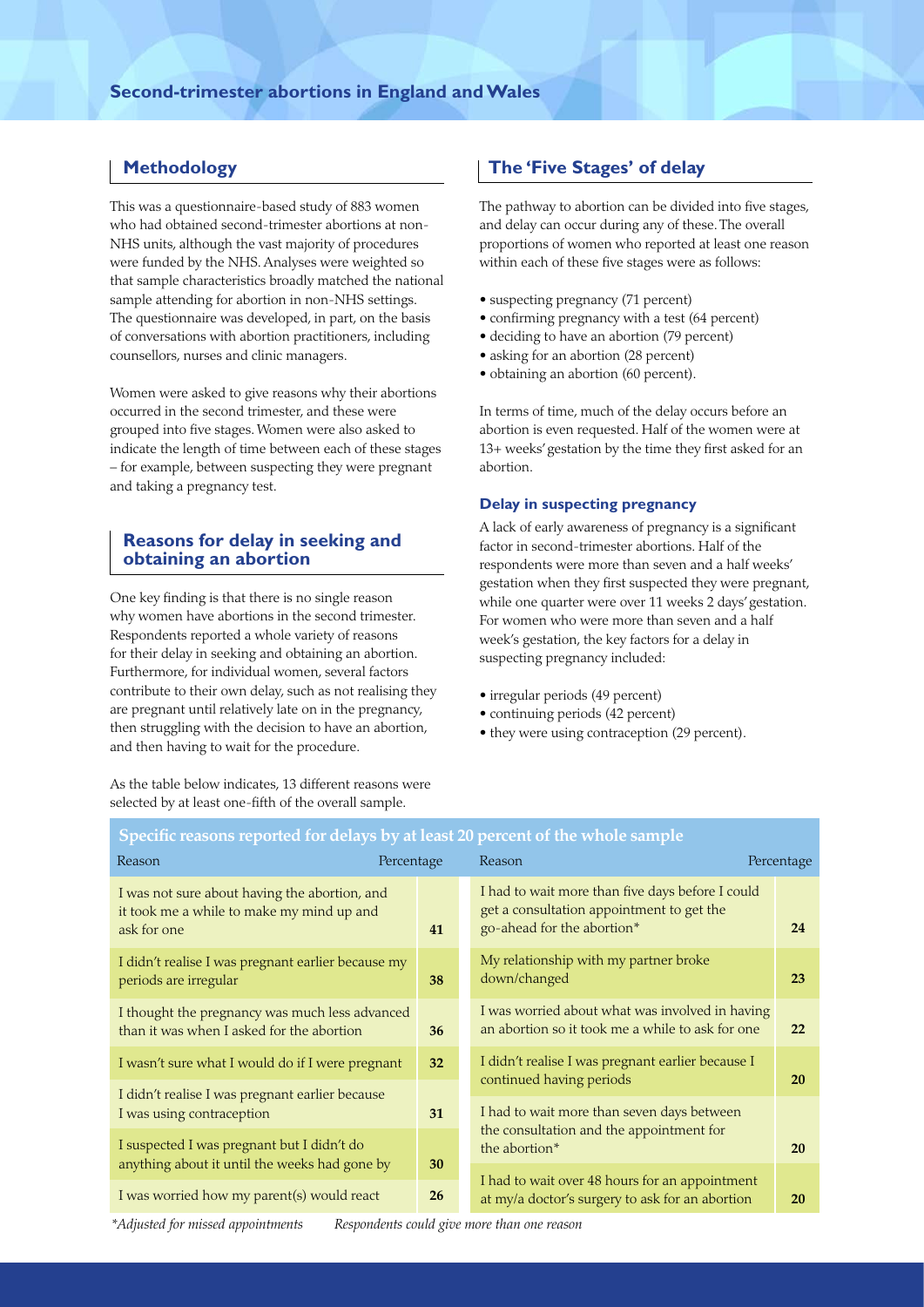### **Delay in taking pregnancy test**

Around a third of respondents took more than two weeks between suspecting they were pregnant and taking a pregnancy test. Indeed, 45 percent of these women suspected they were pregnant but 'didn't do anything about it until the weeks had gone by'. Other common responses indicated that respondents were 'not sure about what they would do if they were pregnant' (37 percent), and fears over the reactions of their parents (29 percent) and partners (18 percent).

Seventy-one percent of women confirmed their pregnancy at home. These women were less likely to take more than two weeks to take a pregnancy test than were those who were tested at a doctor's surgery or clinic. Part of the delay in the latter group was due to women wishing to avoid seeing their regular doctor and having to spend time finding an alternative place to take a pregnancy test.

#### **Delay in deciding to have abortion**

Around half of the respondents took one week or less between taking their test and then making the decision to have an abortion. For those who took more than one week to make the decision, the most commonly cited reason (by 65 percent of respondents) was: 'I was not sure about having the abortion, and it took a while to make up my mind and ask for one'. Reasons for this indecision included:

- concerns about what was involved in having an abortion
- difficulties in agreeing a decision with their partner.

Women whose partners changed their minds about having a baby were more likely to have more than one week's delay at this stage. This indicates that, for some women, the decision to have an abortion is dependent on broader changes and complications in their lives and relationships.

#### **Delay in first asking for abortion**

There was one area in which the delay was noticeably shorter and, interestingly, for half of the women the time between making the decision and asking for an abortion was two days or less.

#### **Delay in obtaining abortion**

A relatively large proportion of the sample (60 percent) reported a delay between requesting an abortion and having the procedure. Forty-two percent of the respondents waited more than two weeks between requesting and having an abortion, and 23 percent waited more than three weeks – beyond the minimum standard recommended by the Royal College of Obstetricians and Gynaecologists (RCOG).

Some of the reasons for delay at this stage were clearly service related, and included:

- the person I first asked for an abortion took a long time to sort out further appointments for me (30 percent)
- there were confusions about where I should go to have the abortion (24 percent).

This suggests a certain amount of confusion about the provision of abortion services on the part of the first health professional approached. For 62 percent of the women, this was their own GP. However, there were no greater delays when women approached their GP as opposed to another health professional.

Some of the reasons women gave for the delay between deciding to have an abortion and going through with the abortion were not related to service provision but were linked to the woman's continuing indecision about the procedure. In particular, concerns about what was involved in having an abortion, and/or second thoughts led to missed appointments which, in turn, resulted in delays.

## **Women under 18**

Variations by age were not substantial and median gestations were only one week longer for women under 18 than for those who were older than this. Women under the age of 18 were, however, significantly more likely than older women to report delays at the early stages of the decision-making process. Reasons given included:

- having a suspicion of pregnancy but not doing anything about it
- not being sure what they would do if they were pregnant (leading to a delay in taking the pregnancy test)
- concern about what an abortion involved, and waiting before asking for the procedure.

Younger women were also more likely to raise concerns about how their parents would react. In common with older women, the women's relationships with their partners played a significant role in the decision-making process.